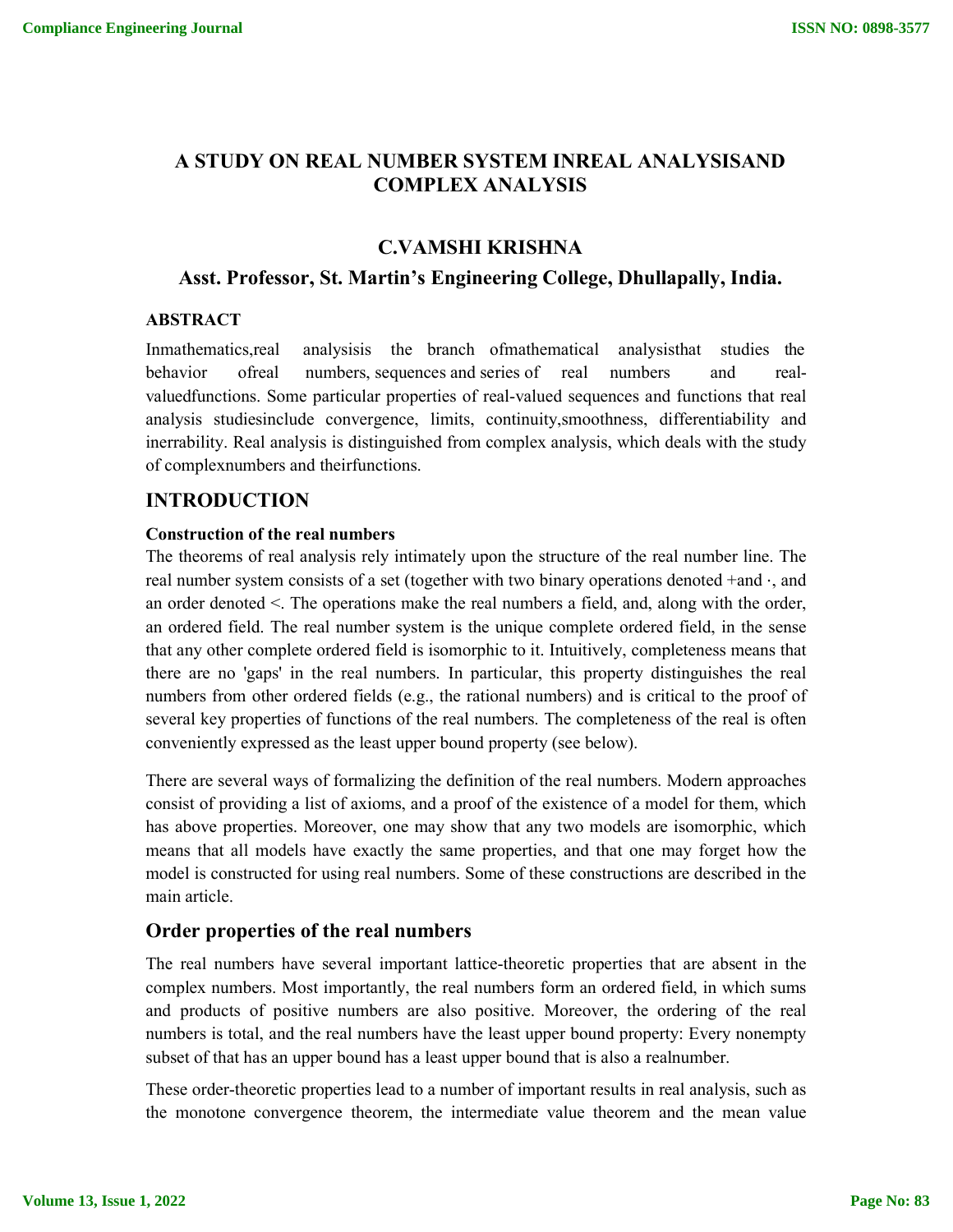theorem. However, while the results in real analysis are stated for real numbers, many of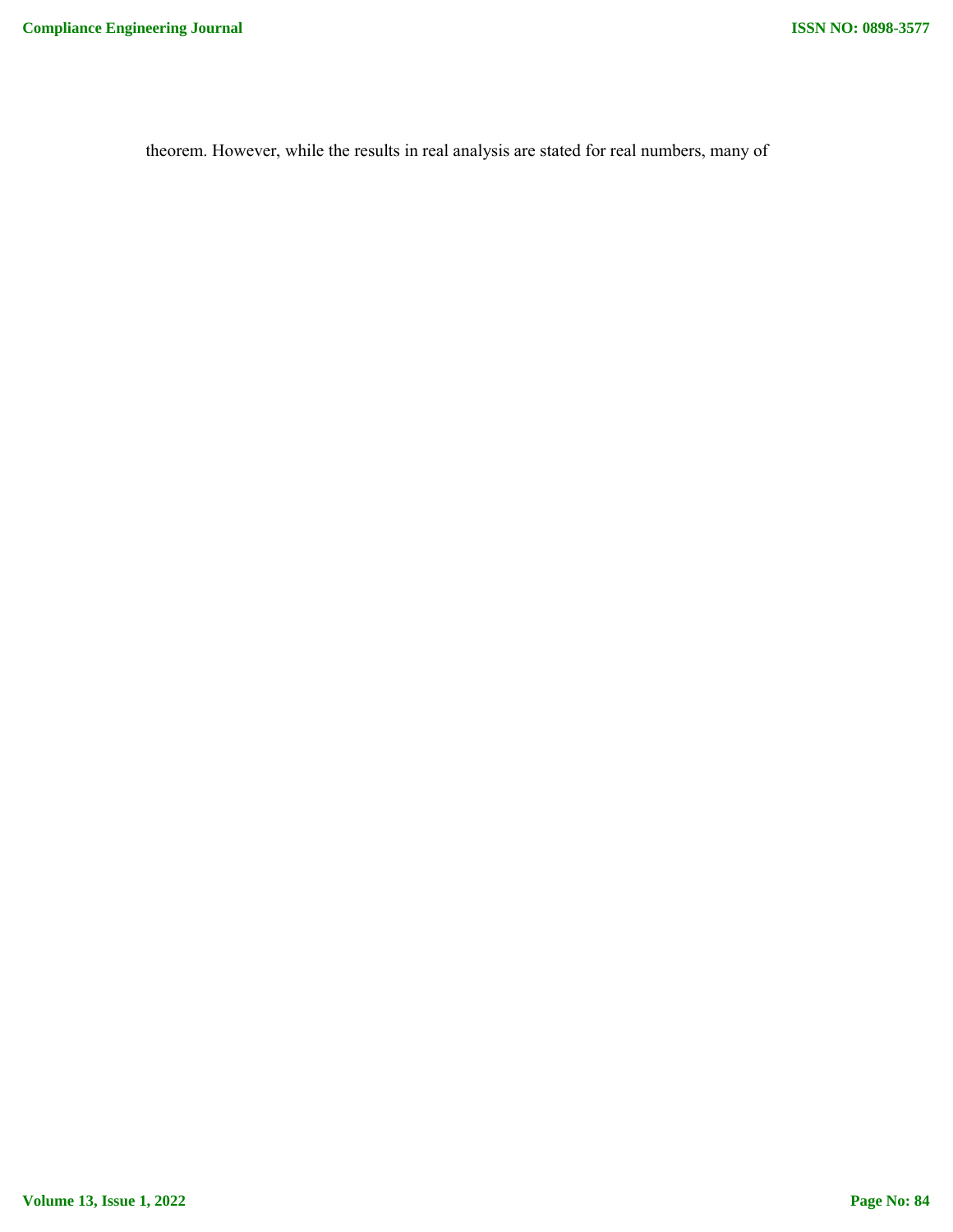these results can be generalized to other mathematical objects. In particular, many ideas in functional analysis and operator theory generalize properties of the real numbers – such generalizations include the theories of Riesz spaces and positive operators. Also, mathematicians consider real and imaginary parts of complex sequences, or by point wise evaluation of operatorsequences.

# **Topological properties of the real numbers**

Many of the theorems of real analysis are consequences of the topological properties of the real number line. The order properties of the real numbers described above are closely related to these topological properties. As a topological space, the real numbers has a standard topology, which is the order topology induced by order. Alternatively, by defining the metric or distance function using the absolute value function as , the real numbers become the prototypical example of a metric space. The topology induced by metric turns out to be identical to the standard topology induced by order. Theorems like the intermediate value theorem that are essentially topological in nature can often be proved in the more general setting of metric or topological spaces rather than in only. Often, such proofs tend to be shorter or simpler compared to classical proofs that apply directmethods.

# **Sequences.**

A sequence is a function whose domain is a countable, totally ordered set, usually taken to be the natural numbers. Occasionally, it is also convenient to consider bidirectional sequences indexed by the set of all integers, including negative indices of interest in real analysis, a realvalued sequence, here indexed by the natural numbers, is a map .Each is referred to as term (or, less commonly, an element) of the sequence. A sequence is rarely denoted explicitly as a function; instead, by convention, it is almost always notated as if it were an ordered ∞ tuple, with individual terms or a general term enclosed in parentheses: A sequence that tends to a limit (i.e., exists) is said to be convergent; otherwise it is divergent. (See the section on limits and convergence for details.) A real-valued sequence is bounded if there exists such thatfor all. A real-valued sequence is monotonically increasing or decreasing if or holds, respectively. If either holds, the sequence is said to be monotonic. The monotonicity is strict if the chained inequalities still hold with or replaced by  $\leq$  or  $\geq$ . Given a sequence, another sequence is a subsequence of if for all positive integers and is a strictly increasing sequence of naturalnumbers.

# **Limits and convergence of functions**

Roughly speaking, a **limit** is the value that a function or a sequence "approaches" as the input or index approaches some value. (This value can include the symbols when addressing the behaviour of a function or sequence as the variable increases or decreases without bound.) The idea of a limit is fundamental to calculus (and mathematical analysis in general) and its formal definition is used in turn to define notions like continuity, derivatives, and integrals. (In fact, the study of limiting behaviour has been used as a characteristic that distinguishes calculus and mathematical analysis from other branches of mathematics.) The concept of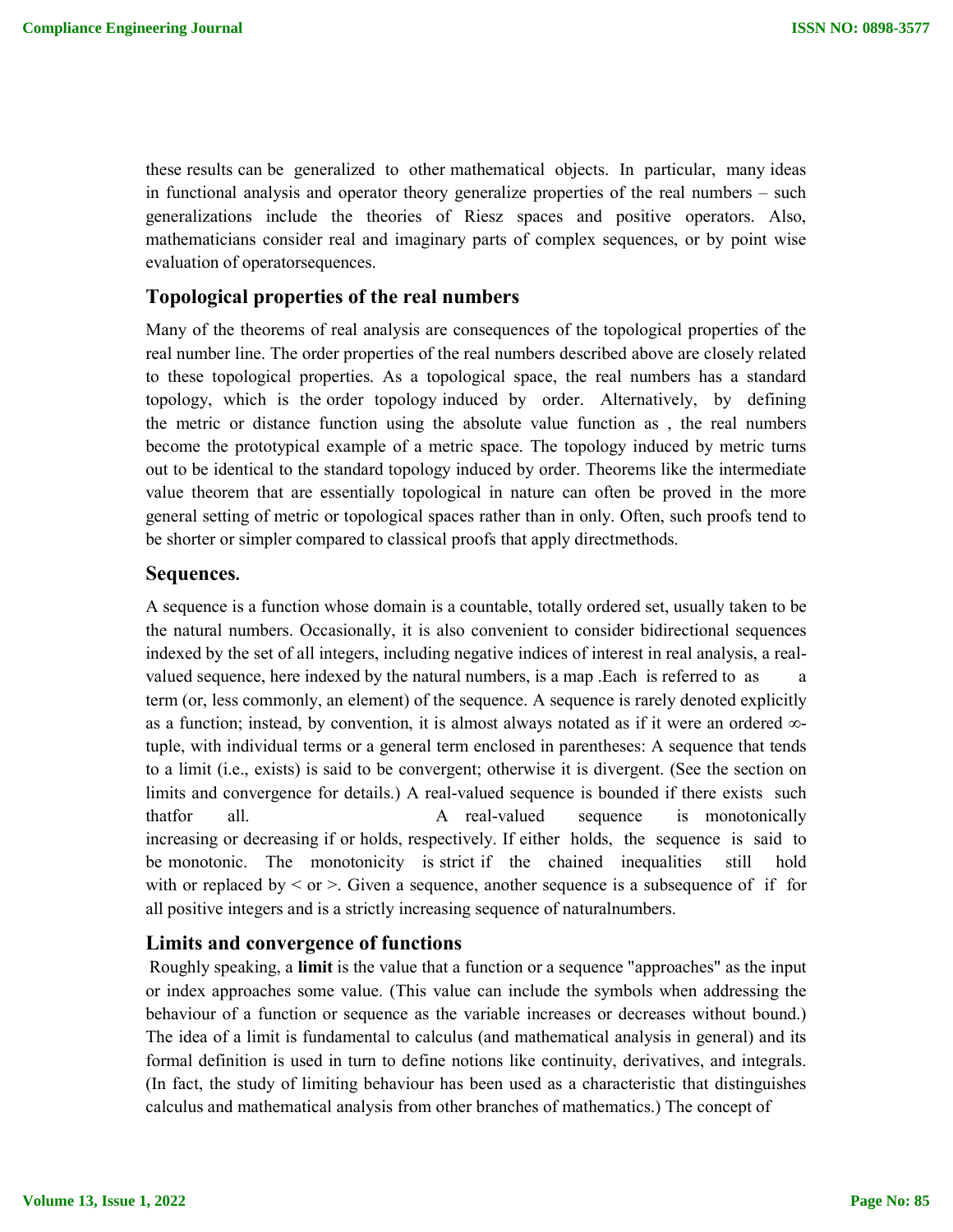limit was informally introduced for functions by Newton and Leibniz, at the end of 17th century, for building infinitesimal calculus. For sequences, the concept was introduced by Cauchy, and made rigorous, at the end of 19th century by Bolzano and Weierstrass, who gave the modern ε-δ definition, whichfollows.

Let be a real-valued function defined on. We say that tends to as approaches , or that the limit of as approaches is if, for any , there exists such that for all , implies that . We write this symbolically as, or .Intuitively, this definition can be thought of in the following way: We say that as , when, given any positive number , no matter how small, we can always find a such that we can guarantee that and are less than apart, as long as (in the domain of ) is a real number that is less than away from but distinct from . The purpose of the last stipulation, which corresponds to the condition in the definition, is to ensure that does not imply anything about the value of itself. Actually, does not even need to be in the domain of in order for to exist. In a slightly different but related context, the concept of a limit applies to the behaviour of a sequence when becomeslarge.

Let be a real-valued sequence. We say that **converges to** if, for any , there exists a natural number such that implies that . We write this symbolically as, or ; if fails to converge, we say that **diverges**. Generalizing to a real-valued function of a real variable, a slight modification of this definition (replacement of sequence and term by function and value and natural numbers and by real numbers and , respectively) yields the definition of the **limit of as increases without bound**, notated . Reversing the inequality to gives the corresponding definition of the limit of as decreases without bound,.

Sometimes, it is useful to conclude that a sequence converges, even though the value to which it converges is unknown or irrelevant. In these cases, the concept of a Cauchy sequence isuseful.

Let be a real-valued sequence. We say that is a **Cauchy sequence** if, for any, there exists a natural number such that implies that. It can be shown that a real-valued sequence is Cauchy if and only if it is convergent. This property of the real numbers is expressed by saying that the real numbers endowed with the standard metric, , is a **complete metric space**. In a general metric space, however, a Cauchy sequence need not converge. In addition, for real-valued sequences that are monotonic, it can be shown that the sequence is bounded if and only if it is convergent.

### **Uniform and point wise convergence for sequences of functions**

In addition to sequences of numbers, one may also speak of sequences of functions on , that is, infinite, ordered families of functions , denoted , and their convergence properties. However, in the case of sequences of functions, there are two kinds of convergence, known as point wise convergence and uniform convergence that need to bedistinguished.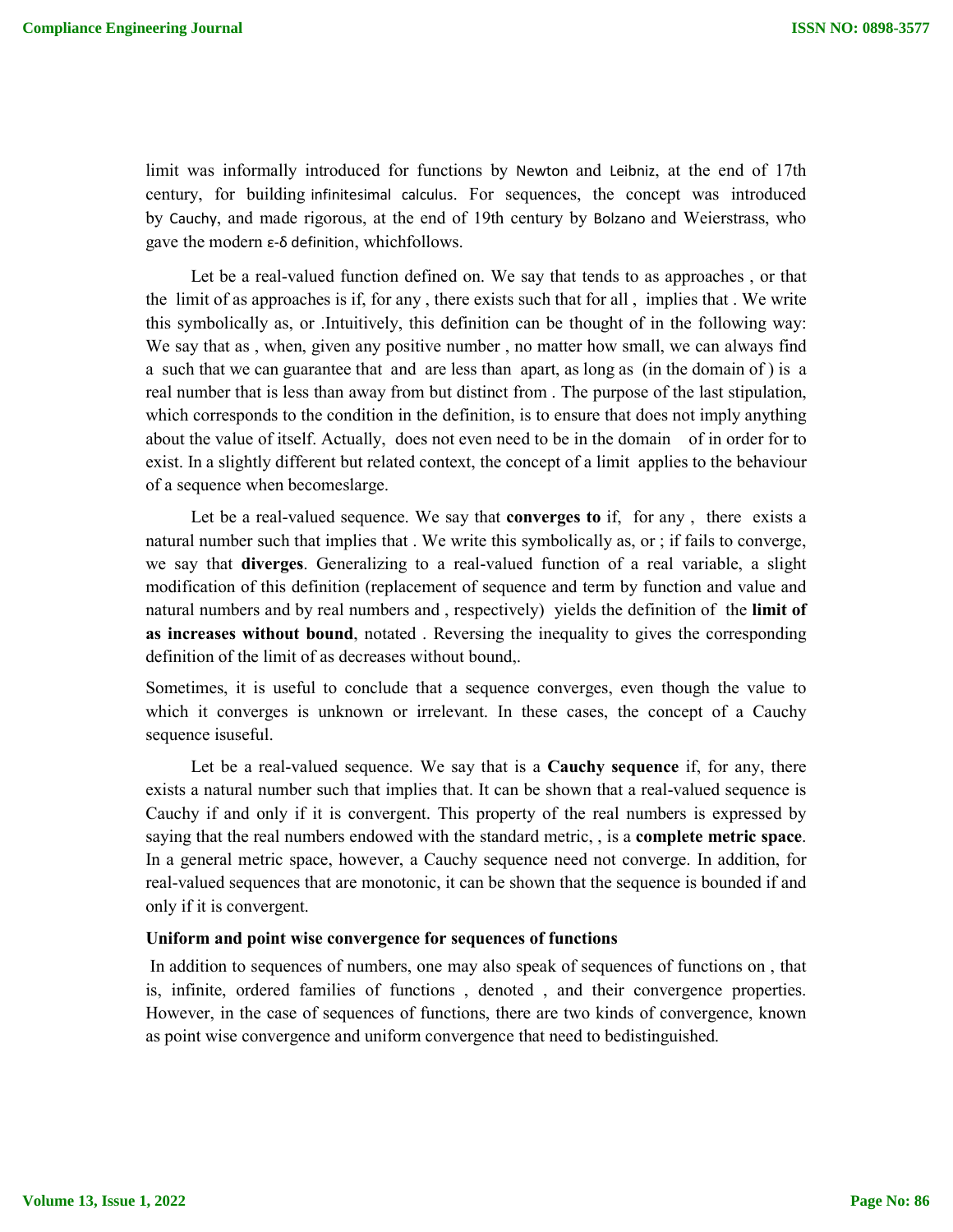Roughly speaking, point wise convergence of functions to a limiting function, denoted, simply means that given any, as. In contrast, uniform convergence is a stronger type of convergence, in the sense that a uniformly convergent sequence of functions also converges point wise, but not conversely. Uniform convergence requires members of the family of functions, to fall within some error of for every value of, whenever , for some integer . For a family of functions to uniformly converge, sometimes denoted, such a value of must exist for any given, no matter how small. Intuitively, we can visualize this situation by imagining that, for a large enough, the functions are all confined within a 'tube' of width about (i.e., between and) for every value in theirdomain.

The distinction between point wise and uniform convergence is important when exchanging the order of two limiting operations (e.g., taking a limit, a derivative, or integral) is desired: in order for the exchange to be well-behaved, many theorems of real analysis call for uniform convergence. For example, a sequence of continuous functions (see below) is guaranteed to converge to a continuous limiting function if the convergence is uniform, while the limiting function may not be continuous if convergence is only point wise. Karl Weierstrass is generally credited for clearly defining the concept of uniform convergence and fully investigating itsimplications.

### **Compactness**

Compactness is a concept from general topology that plays an important role in many of the theorems of real analysis. The property of compactness is a generalization of the notion of a set being closed and bounded. (In the context of real analysis, these notions are equivalent: a set in Euclidean space is compact if and only if it is closed and bounded.) Briefly, a closed set contains all of its boundary points, while a set is bounded if there exists a real number such that the distance between any two points of the set is less than that number. In , sets that are closed and bounded, and therefore compact, include the empty set, any finite number of points, closed intervals, and their finite unions. However, this list is not exhaustive; for instance, the set is another example of a compact set. On the other hand, the set is not compact because it is bounded but not closed, as the boundary point 0 is not a member of the set. The set is also not compact because it is closed but not bounded. For subsets of the real numbers, there are several equivalent definitions ofcompactness.

A set is compact if it is closed and bounded. This definition also holds for Euclidean space of any finite dimension, , but it is not valid for metric spaces in general. The equivalence of the definition with the definition of compactness based on sub covers, given later in this section, is known as the Heine-Borel theorem. A more general definition that applies to all metric spaces uses the notion of a subsequence (see above).

A set in a metric space is compact if every sequence in has a convergent subsequence. This particular property is known as sub sequential compactness. In , a set is sub sequentially compact if and only if it is closed and bounded, making this definition equivalenttotheonegivenabove.Subsequentialcompactnessisequivalenttothedefinition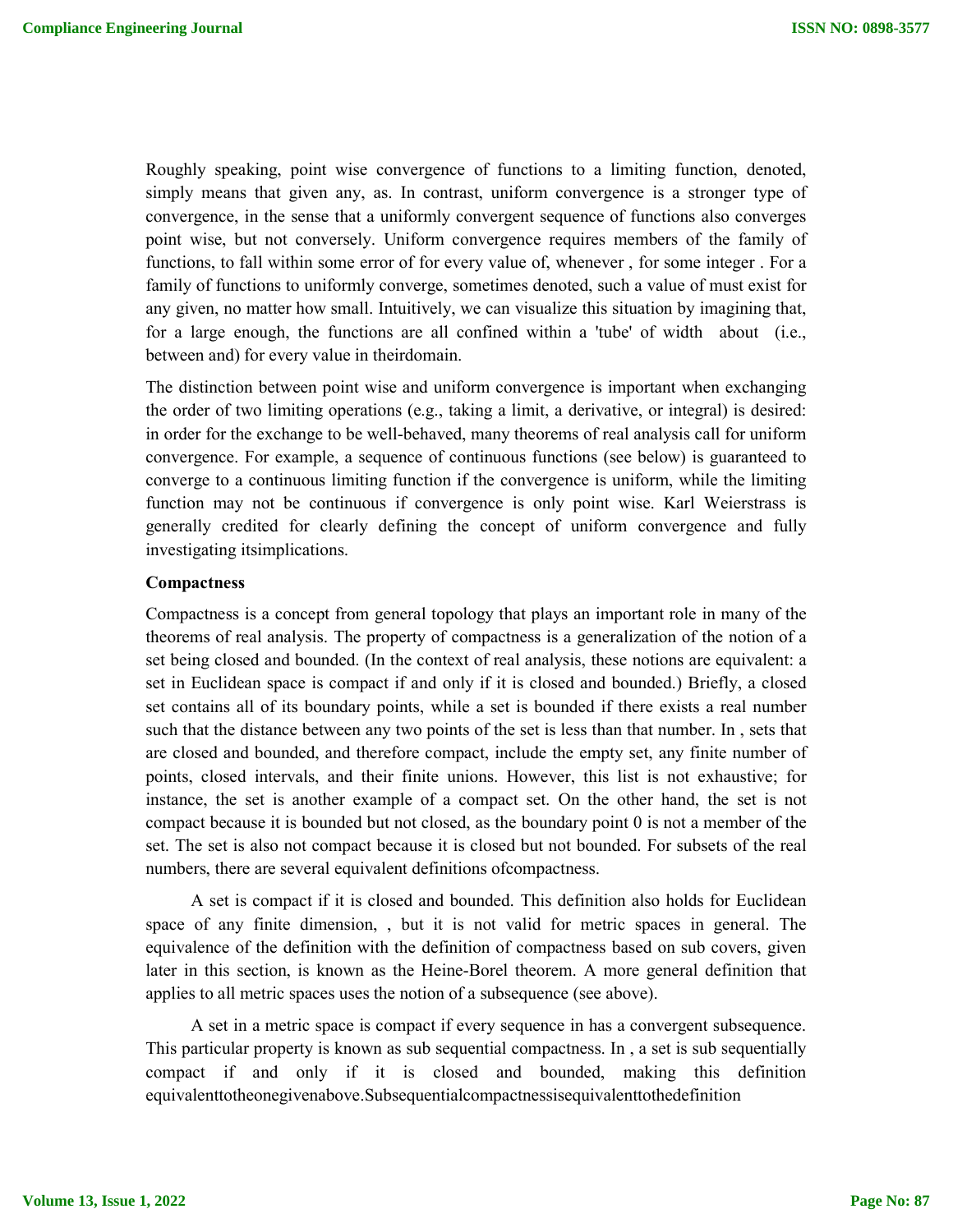of compactness based on sub covers for metric spaces, but not for topological spaces in general. The most general definition of compactness relies on the notion of open covers and sub covers, which is applicable to topological spaces (and thus to metric spaces and as special cases). In brief, a collection of open sets is said to be an open cover of set if the union of these sets is a superset of. This open cover is said to have a finite sub cover if a finite sub collection of that could be found that alsocovers.

A set in a topological space is compact if every open cover of has a finite sub cover. Compact sets are well-behaved with respect to properties like convergence and continuity. For instance, any Cauchy sequence in a compact metric space is convergent. As another example, the image of a compact metric space under a continuous map is also compact.

### **Continuity**

A function from the set of real numbers to the real numbers can be represented by a graph in the Cartesian plane; such a function is continuous if, roughly speaking, the graph is a single unbroken curve with no "holes" or "jumps".There are several ways to make this intuition mathematically rigorous. Several definitions of varying levels of generality can be given. In cases where two or more definitions are applicable, they are readily shown to be equivalent to one another, so the most convenient definition can be used to determine whether a given function is continuous or not. In the first definition given below, is a function defined on a non-degenerate interval of the set of real numbers as its domain. Some possibilities include , the whole set of real numbers, an open interval or a closed interval Here, and are distinct real numbers, and we exclude the case of being empty or consisting of only one point, in particular.

If is a non-degenerate interval, we say that is**continuous at** if . We say that is a **continuous map** if is continuous at every .In contrast to the requirements for to have a limit at a point , which do not constrain the behaviour of at itself, the following two conditions, in addition to the existence of , must also hold in order for to be continuous at : **(i)** must be defined at , i.e., is in the domain of ; and **(ii)** as . The definition above actually applies to any domain that does not contain an isolated point, or equivalently, where every is a limit point of . A more general definition applying to with a general domain is the following:

If is an arbitrary subset of , we say that is **continuous at** if, for any , there exists such that for all , implies that . We say that is a **continuous map** if is continuous at every .A consequence of this definition is that is trivially continuous at any isolated point. This somewhat unintuitive treatment of isolated points is necessary to ensure that our definition of continuity for functions on the real line is consistent with the most general definition of continuity for maps between topological spaces (which includes metric spaces and in particular as special cases). This definition, which extends beyond the scope of our discussion of real analysis, is given below forcompleteness.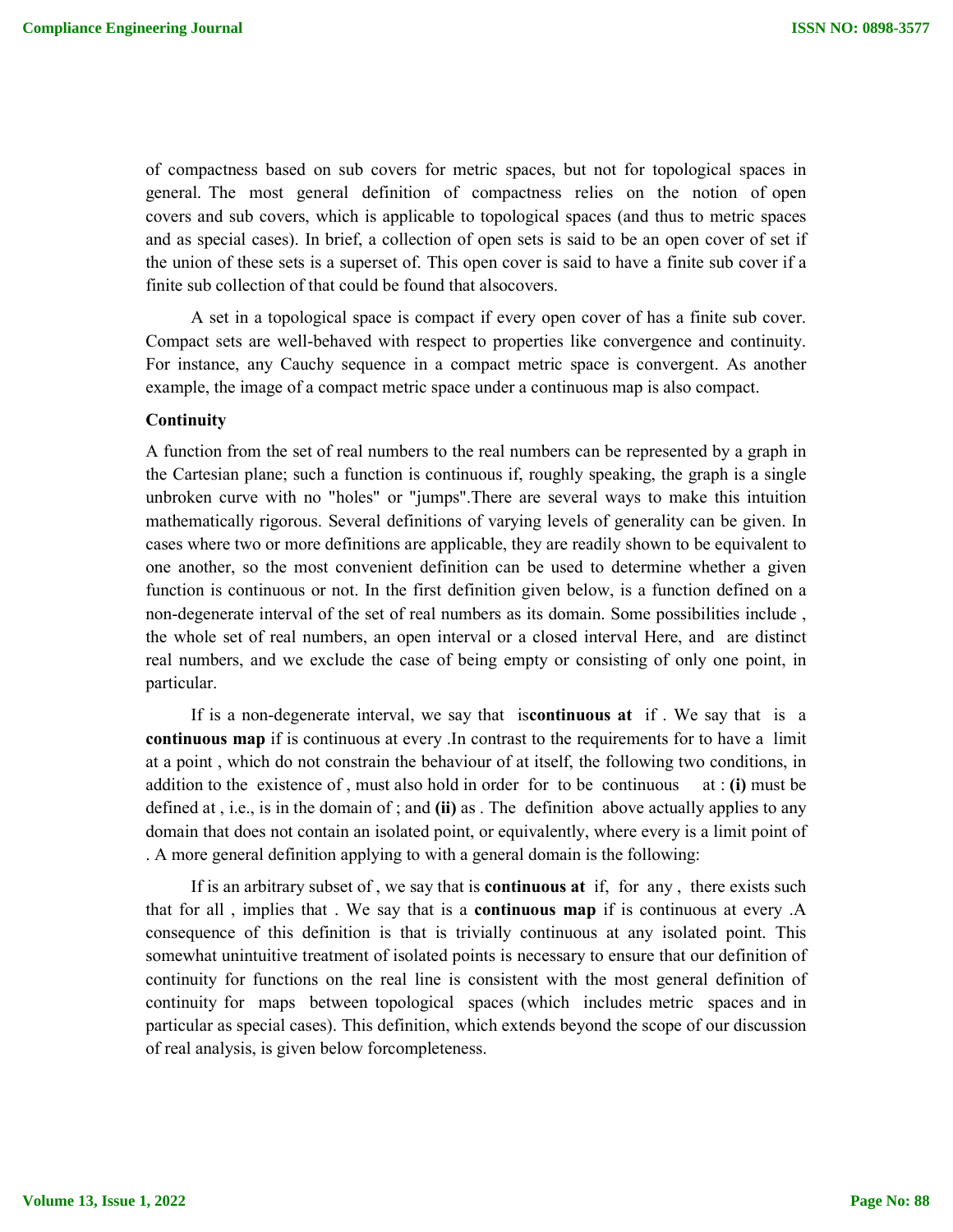If and are topological spaces, we say that is **continuous at** if is a neighbourhood of in for every neighbourhood of in . We say that is a **continuous map**  if is open in for every open in.

## **Uniform continuity**

If is a subset of the real numbers, we say a function is **uniformly continuous on**  if, for any, there exists a such that for all, implies that.Explicitly, when a function is uniformly continuous on , the choice of needed to fulfil the definition must work for all of for a given . In contrast, when a function is continuous at every point (or said to be continuous on ), the choice of may depend on both and. Importantly, in contrast to simple continuity, uniform continuity is a property of a function that only makes sense with a specified domain; to speak of uniform continuity at a single point is meaningless. On a compact set, it is easily shown that all continuous functions are uniformly continuous. If is a bounded no compact subset of, then there exists that is continuous but not uniformly continuous. As a simple example, consider defined by . By choosing points close to 0, we can always make for any single choice of, for agiven.

### **MATHEMATICAL FORMULATION**

#### **Absolute continuity**

Let be an interval on the real line. A function is said to be **absolutely continuous on** if for every positive number , there is a positive number such that whenever a finite sequence of pair wise disjoint sub-intervals of satisfies then Absolutely continuous functions are continuous: consider the case  $n = 1$  in this definition. The collection of all absolutely continuous functions on I is denoted AC (I). Absolute continuity is an important concept in the Lebesgue theory of integration, allowing the formulation of a generalized version of the fundamental theorem of calculus that applies to the Lebesgueintegral.

# **Differentiation**

A function is **differentiable at** if the limit exists. This limit is known as the **derivative of at**. As a simple consequence of the definition, is continuous at if it is differentiable there. If the derivative exists everywhere, the function is said to be differentiable. One can take higher derivatives as well, by iterating this process. One can classify functions by their **differentiability class**. The class (sometimes to indicate the interval of applicability) consists of all continuous functions. The class consists of all differentiable functions whose derivative is continuous; such functions are called **continuously differentiable**. Thus, a function is exactly a function whose derivative exists and is of class. In general, the classes can be defined recursively by declaring to be the set of all continuous functions and declaring for any positive integer to be the set of all differentiable functions whose derivative is in . In particular, is contained in for every, and there are examples to show that this containment is strict. Class is the intersection of the sets as varies over the non-negative integers, and the members of this class are known as the **smooth functions**. Class consists of all analyticfunctions,andisstrictlycontainedin(seebumpfunction forasmoothfunction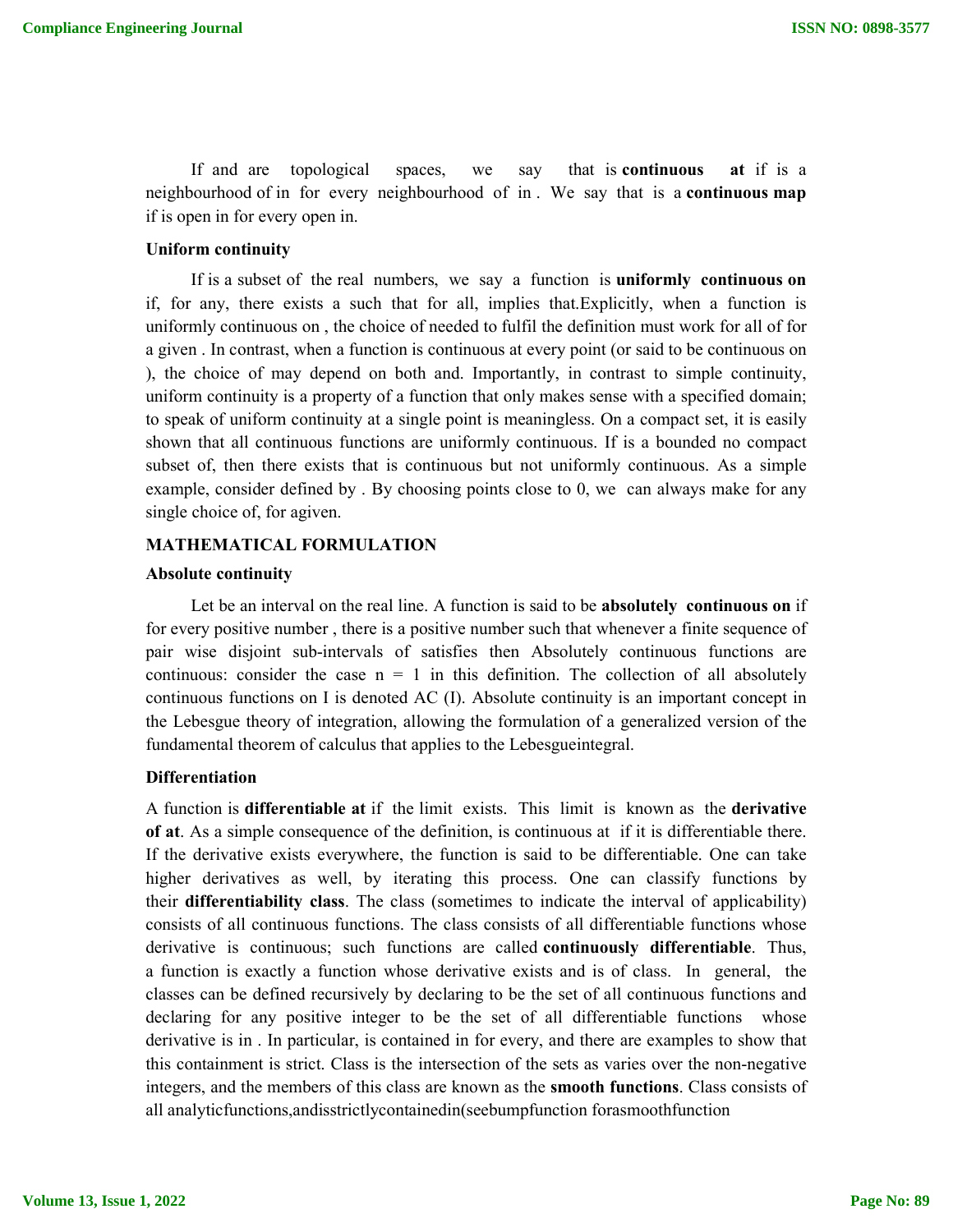that is not analytic). The chain rule, mean value theorem, l 'Hospital's rule, and Taylor's theorem are important results in the elementary theory of the derivative.

### **Series**

Given an (infinite) sequence , we can define an associated **series** as the formal mathematical object , sometimes simply written as . The **partial sums** of a series are the numbers. A series is said to be **convergent** if the sequence consisting of its partial sums, is convergent; otherwise it is **divergent**. The **sum** of a convergent series is defined as the number. It is to be emphasized that the word "sum" is used here in a metaphorical sense as shorthand for taking the limit of a sequence of partial sums and should not be interpreted as simply "adding" an infinite number of terms. For instance, in contrast to the behaviour of finite sums, rearranging the terms of an infinite series may result in convergence to a different number (see the article on the Riemann rearrangement theorem for furtherdiscussion).

An example of a convergent series is a geometric series which forms the basis of one of Zeno's famous paradoxes: .In contrast, the harmonic series has been known since the Middle Ages to be a divergent series:(Here, "" is merely a notational convention to indicate that the partial sums of the series grow without bound.)A series is said to **converge absolutely** if is convergent. A convergent series for which diverges is said to **converge conditionally** (or **non-absolutely**). It is easily shown that absolute convergence of a series implies its convergence. On the other hand, an example of a conditionally convergentseries

### **Taylor series**

The Taylor series of a real or complex-valued function  $f(x)$  that is infinitely differentiable at a real or complex number a is the power series which can be written in the more compact sigma notation as where n! Denotes the factorial of n and  $f^{(n)}(a)$  denotes the nth derivative of f evaluated at the point a. The derivative of order zero f is defined to be f itself and  $(x - a)^0$  and 0! are both defined to be 1. In the case that  $a = 0$ , the series is also called a Maclaurin series. A Taylor series of f about point a may diverge, converge at only the point a, converge for all x such that (the largest such R for which convergence is guaranteed is called the radius of convergence), or converge on the entire real line. Even a converging Taylor series may converge to a value different from the value of the function at that point. If the Taylor series at a point has a nonzero radius of convergence, and sums to the function in the disc of convergence, then the function is analytic. The analytic functions have many fundamental properties. In particular, an analytic function of a real variable extends naturally to a function of a complex variable. It is in this way that the exponential function, the logarithm, the trigonometric functions and their inverses are extended to functions of a complexvariable.

# **Fourier series**

Fourier series decomposes periodic functions or periodic signals into the sum of a (possibly infinite) set of simple oscillating functions, namely sines and cosines (or complex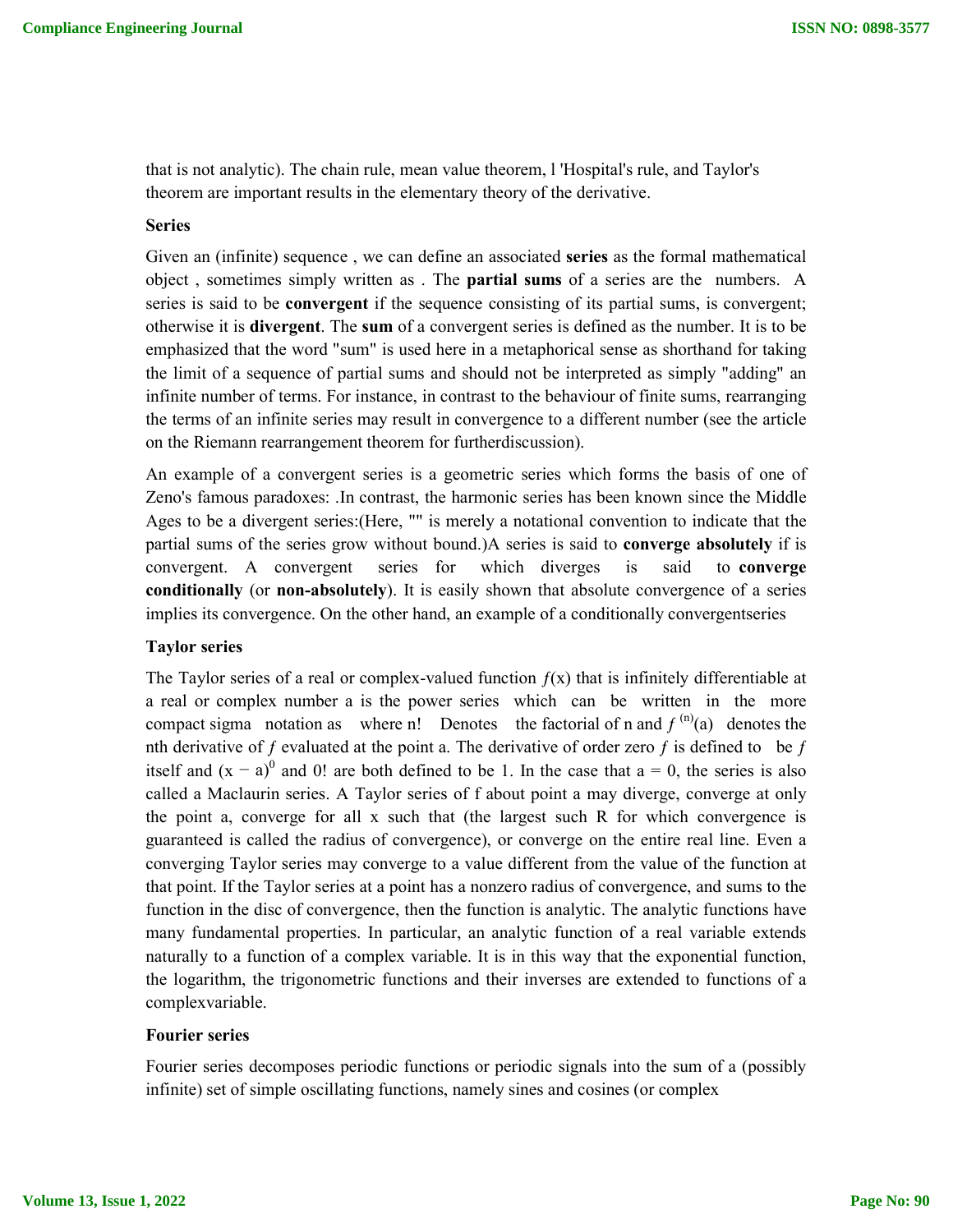exponentials). The study of Fourier series typically occurs and is handled within the branch mathematics > mathematical analysis > Fourieranalysis.

### **Integration**

### **Riemannintegration**

The Riemann integral is defined in terms of Riemann sums of functions with respect to tagged partitions of an interval. Let be a closed interval of the real line; then a **tagged partition** of is a finite sequence This partitions the interval into sub-intervals indexed by , each of which is "tagged" with a distinguished point . For a function bounded on , we define the **Riemann sum** of with respect to tagged partition as where is the width of sub-interval . Thus, each term of the sum is the area of a rectangle with height equal to the function value at the distinguished point of the given sub-interval, and width the same as the sub-interval width. The **mesh** of such a tagged partition is the width of the largest sub-interval formed by the partition, . We say that the **Riemann integral** of on is if for any there exists such that, for any tagged partition with mesh, we have This is sometimes denoted . When the chosen tags give the maximum (respectively, minimum) value of each interval, the Riemann sum is known as the upper (respectively, lower) **Darboux sum**. A function is **Darbouxintegrable**if the upper and lower Darboux sums can be made to be arbitrarily close to each other for a sufficiently small mesh. Although this definition gives the Darbouxintegral the appearance of being a special case of the Riemann integral, they are, in fact, equivalent, in the sense that a function is Darbouxintegrable if and only if it is Riemann integrable, and the values of the integrals are equal. In fact, calculus and real analysis textbooks often conflate the two, introducing the definition of the Darboux integral as that of the Riemann integral, due to the slightly easier to apply definition of the former. The fundamental theorem of calculus asserts that integration and differentiation are inverse operations in a certainsense.

### **Lebesgue integration and measure**

**Lebesgue integration** is a mathematical construction that extends the integral to a larger class of functions; it also extends the domains on which these functions can be defined. The concept of a **measure**, an abstraction of length, area, or volume, is central to the definition of the Lebesgue integral and is important to the study of probability theory. (For a construction of the Lebesgue integral, the main article on Lebesgue integration should beconsulted.)

# **Distributions**

**Distributions** (or **generalized functions**) are objects that generalize functions. Distributions make it possible to differentiate functions whose derivatives do not exist in the classical sense. In particular, any locally integrable function has a distributionalderivative.

### **Relation to complex analysis**

Real analysis is an area of analysis that studies concepts such as sequences and their limits, continuity, differentiation, integration and sequences of functions. By definition, real analysis focuses on the real numbers, often including positive and negative infinity to form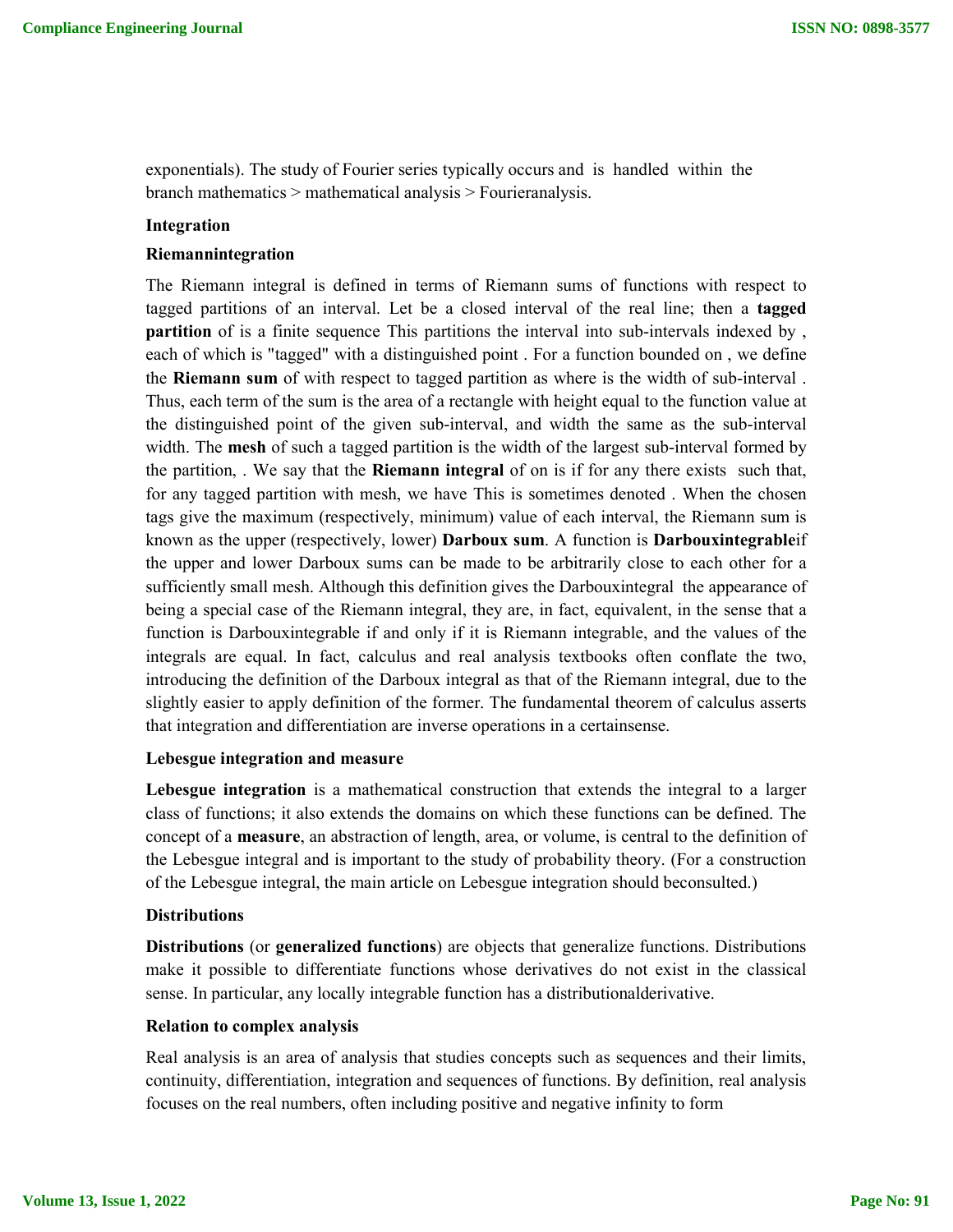the extended real line. Real analysis is closely related to complex analysis, which studies broadly the same properties of complex numbers. In complex analysis, it is natural to define differentiation via holomorphic functions, which have a number of useful properties, such as repeated differentiability, express ability as power series, and satisfying the Cauchy integral formula. In real analysis, it is usually more natural to consider differentiable, smooth, or harmonic functions, which are more widely applicable, but may lack some more powerful properties of holomorphic functions. However, results such as the fundamental theorem of algebra are simpler when expressed in terms of complex numbers. Techniques from the theory of analytic functions of a complex variable are often used in real analysis – such as evaluation of real integrals by residuecalculus.

# **IMPORTANT REASULT**

Important results include the Bolzano–Weierstrass and Heine–Borel theorems, the intermediate value theorem and mean value theorem, Taylor's theorem, the fundamental theorem of calculus, the Arzelà-Ascoli theorem, the Stone-Weierstrass theorem, Fatou's lemma, and the monotone convergence and dominated convergencetheorems.

### **Generalization and related areas of mathematics**

Various ideas from real analysis can be generalized from the real line to broader or more abstract contexts. These generalizations link real analysis to other disciplines and sub disciplines, in many cases playing an important role in their development as distinct areas of mathematics. For instance, generalization of ideas like continuous functions and compactness from real analysis to metric spaces and topological spaces connects real analysis to the field of general topology, while generalization of finite-dimensional Euclidean spaces to infinitedimensional analogs led to the study of Banach spaces, and Hilbert spaces as topics of importance in functional analysis. Georg Cantor's investigation of sets and sequence of real numbers, mappings between them, and the foundational issues of real analysis gave birth to naive set theory. The study of issues of convergence for sequences of functions eventually gave rise to Fourier analysis as a sub discipline of mathematical analysis. Investigation of the consequences of generalizing differentiability from functions of a real variable to ones of a complex variable gave rise to the concept of holomorphic functions and the inception of complex analysis as another distinct sub discipline of analysis. On the other hand, the generalization of integration from the Riemann sense to that of Lebesgue led to the formulation of the concept of abstract measure spaces, a fundamental concept in measure theory. Finally, the generalization of integration from the real line to curves and surfaces in higher dimensional space brought about the study of vector calculus, whose further generalization and formalization played an important role in the evolution of the concepts of differential forms and smooth (differentiable) manifolds in differential geometry and other closely related areas of geometry andtopology.